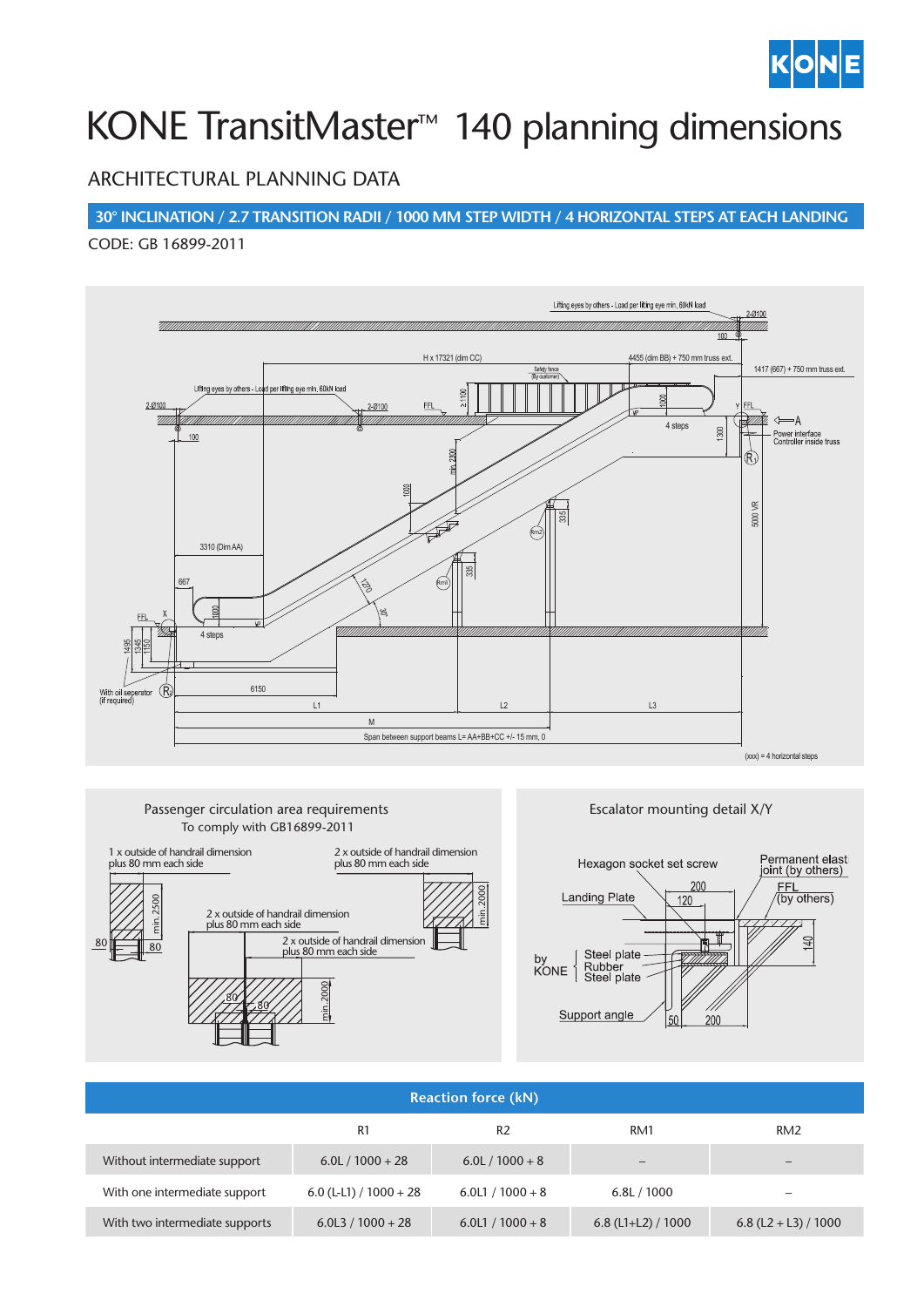

- All dimensions are in millimeters
- $Maximum$  vertical rise H = 15.57 m<sup>\*</sup>
- n One intermediate support is required when the span (L) exceeds L= 16800 mm. Second intermediate support required when span (L) exceeds L= 32000 mm

If intermediate support is required, please contact your KONE sales organization

Truss extensions are required at the upper head depending upon height rise and motor size. For these dimensions please contact your local sales organization

\* For rises above 15.57 m please contact your local KONE Sales organization.

#### Note:

If you would like to obtain the exact dimensions for your specific project, we recommend you use the Escalator Design Tools, which can be found on www.kone.com.

|                                                          | <b>Type</b> |          | W1:<br>Width of step | AA   | <b>BB</b> | <b>CC</b> | FF   | <b>HL</b> | HI   | HU   |
|----------------------------------------------------------|-------------|----------|----------------------|------|-----------|-----------|------|-----------|------|------|
| $30 - 4/4$<br>Std. Truss<br>$(HI = 1350)$<br>truss dim   | R2.7/2.0    | 1000     | 3310                 | 3705 | 1.7321H   | 6150      | 1150 | 1270      | 1300 |      |
|                                                          |             | R3.6/2.0 | 1000                 | 3310 | 3940      | 1.7321H   | 6150 | 1150      | 1270 | 1300 |
| $30 - 4/4$<br>Reinf. Truss<br>$(HI = 1550)$<br>truss dim | R2.7/2.0    | 1000     | 3310                 | 3705 | 1.7321H   | 6550      | 1150 | 1470      | 1300 |      |
|                                                          | R3.6/2.0    | 1000     | 3310                 | 3940 | 1.7321H   | 6550      | 1150 | 1470      | 1300 |      |
| $30 - 4/4$<br>Reinf. Truss<br>$(HI = 1800)$<br>truss dim |             | R2.7/2.0 | 1000                 | 3310 | 3705      | 1.7321H   | 7050 | 1150      | 1720 | 1300 |
|                                                          | R3.6/2.0    | 1000     | 3310                 | 3940 | 1.7321H   | 7050      | 1150 | 1720      | 1300 |      |

Truss extension is not include in AA/BB/FF

| W1:                  | <b>Motor power</b> |          | <b>Truss extension upper head</b> | <b>Truss extension lower head</b> |          |  |
|----------------------|--------------------|----------|-----------------------------------|-----------------------------------|----------|--|
| <b>Width of step</b> | (KW)               | Min. EXT | Max. EXT                          | Min. EXT                          | Max. EXT |  |
| 1000                 | 5.5                | 450      | 1400                              | $\mathbf{0}$                      | 800      |  |
| 1000                 | 7.5                | 450      | 1400                              | $\mathbf 0$                       | 800      |  |
| 1000                 | 9.2                | 450      | 1400                              | $\mathbf 0$                       | 800      |  |
| 1000                 | 11                 | 450      | 1400                              | $\mathbf 0$                       | 800      |  |
| 1000                 | 15                 | 750      | 1400                              | $\mathbf{0}$                      | 800      |  |
| 1000                 | 18.5               | 750      | 1400                              | $\mathbf 0$                       | 800      |  |
| 1000                 | $2 \times 11$      | 1000     | 1400                              | $\mathbf{0}$                      | 800      |  |
| 1000                 | $2 \times 15$      | 1000     | 1400                              | $\mathbf 0$                       | 800      |  |
| 1000                 | $2 \times 18.5$    | 1000     | 1400                              | $\mathbf{0}$                      | 800      |  |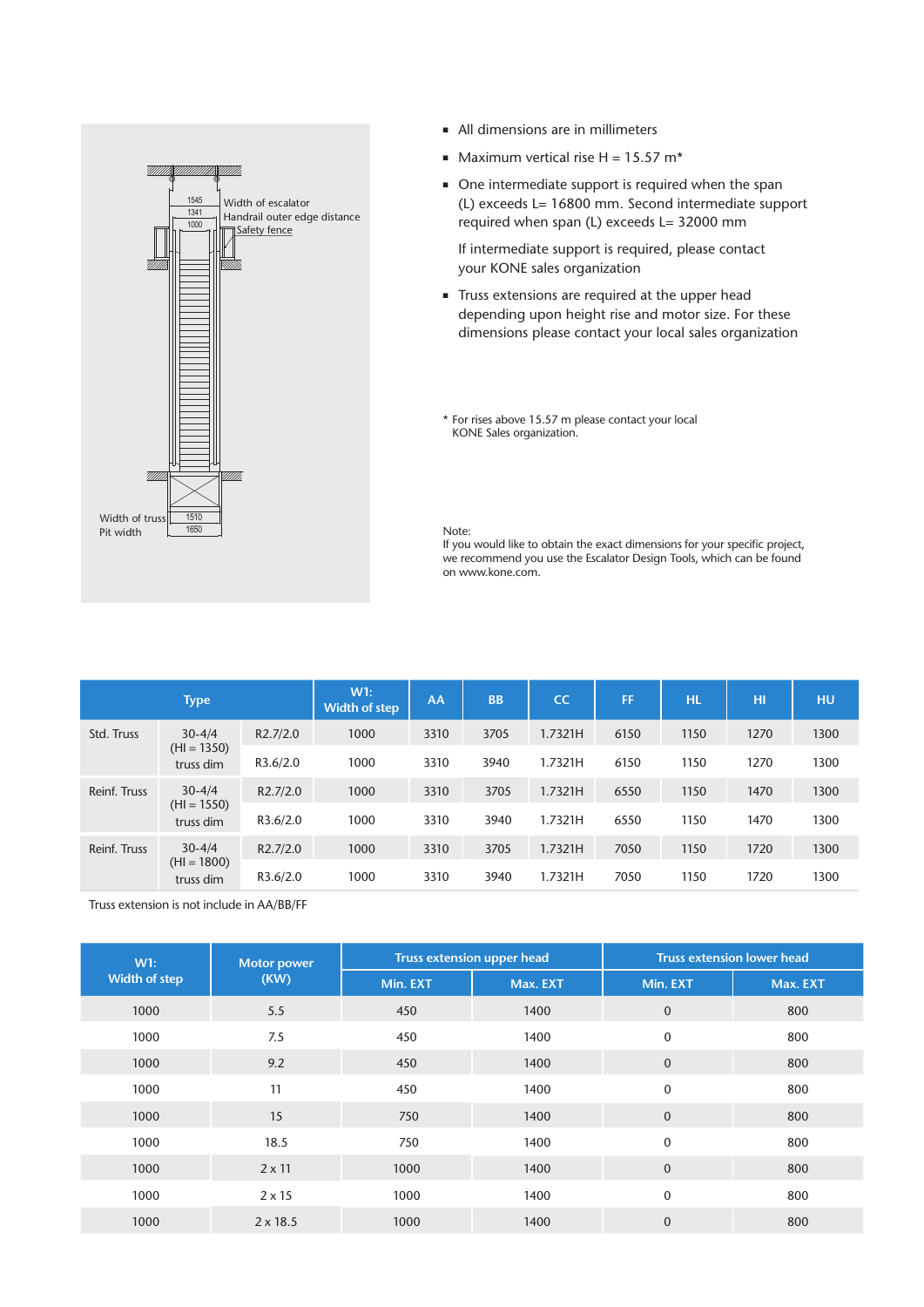

# KONE TransitMaster<sup>™</sup> 140 planning dimensions

## ARCHITECTURAL PLANNING DATA

**30° INCLINATION /3.6 TRANSITION RADII / 1000 MM STEP WIDTH / 4 HORIZONTAL STEPS AT EACH LANDING**

#### CODE: GB 16899-2011



#### Passenger Circulation Area Requirements To comply with GB16899-2011Passenger circulation area requirements



### Escalator mounting detail X/Y



| <b>Reaction force (kN)</b>     |                          |                    |                      |                          |  |  |  |  |
|--------------------------------|--------------------------|--------------------|----------------------|--------------------------|--|--|--|--|
|                                | R1                       | R <sub>2</sub>     | RM1                  | RM <sub>2</sub>          |  |  |  |  |
| Without intermediate support   | $6.0$ L $/1000 + 28$     | $6.0 L / 1000 + 8$ | -                    |                          |  |  |  |  |
| With one intermediate support  | 6.0 (L-L1) / $1000 + 28$ | $6.0L1 / 1000 + 8$ | 6.8L / 1000          | $\overline{\phantom{0}}$ |  |  |  |  |
| With two intermediate supports | $6.0L3 / 1000 + 28$      | $6.0L1 / 1000 + 8$ | 6.8 (L1+L2) / $1000$ | 6.8 (L2 + L3) / 1000     |  |  |  |  |